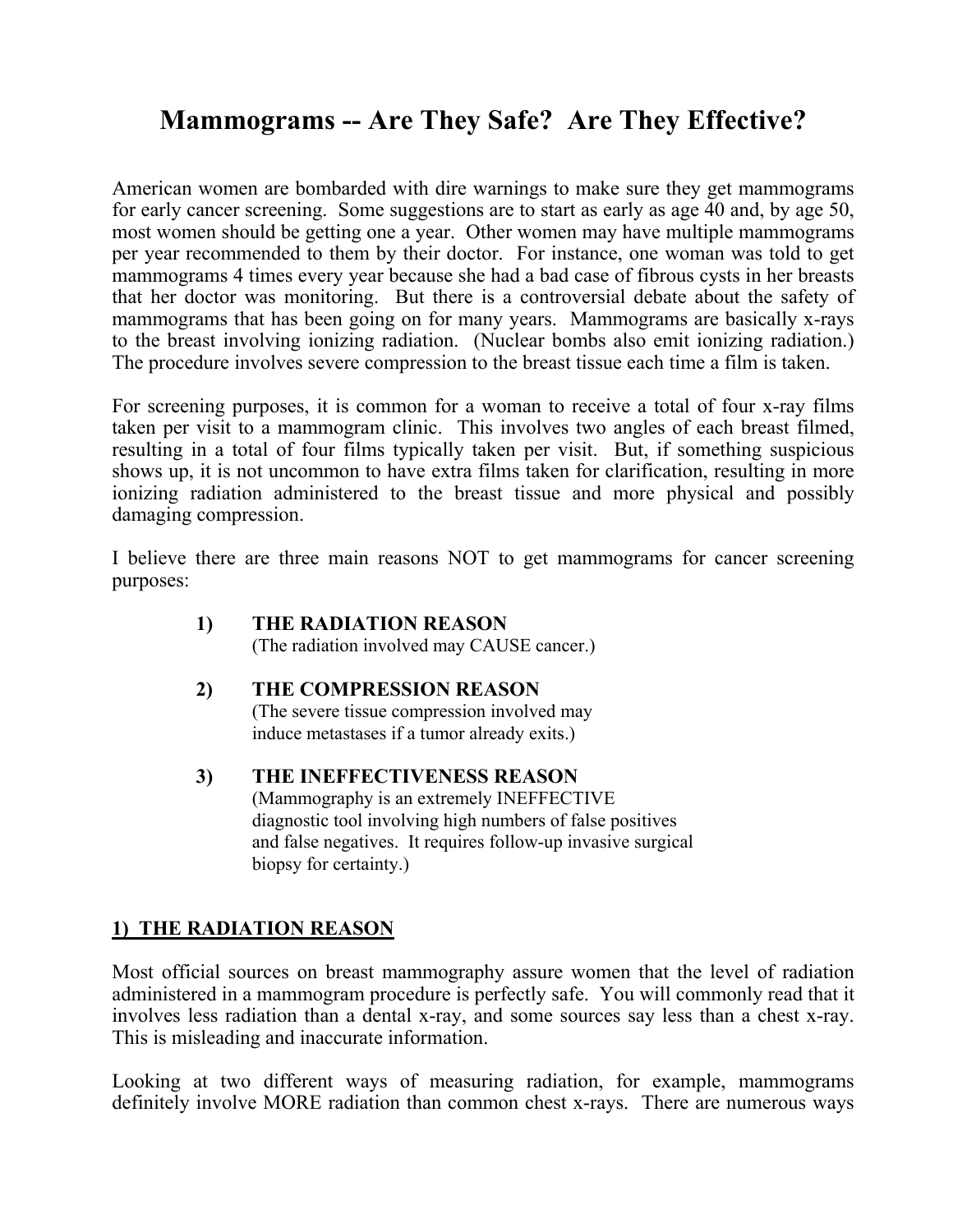of measuring radiation. One way is to measure "rads," which reflect the amount of radiation absorbed by the tissue being targeted. You could look at this as the "intensity" of the radiation, so-to-speak. An average chest x-ray delivers only .00007 rads. A single mammogram film, on the other hand, delivers .1 - .2 rads. If you round these figures and say that a chest x-ray is approximately .0001 rads, and you consider that two mammogram films are usually taken of each breast (i.e., the same tissue gets radiated twice), then that means that a breast would receive about one-thousandth of a rad during a chest x-ray as apposed to about one-quarter to one-half a rad during a mammogram. This means that a mammogram procedure can be 250 to 500 times more intense than an x-ray. And if extra films are requested for clarification, a woman could be looking at receiving the equivalent number of rads as she would if she subjected herself to 1,000 chest x-rays each time she goes in for a mammogram!

However, rads may not always be the best way to measure the dangers of radiation. The size of body area radiated must also be taken into account. For instance, it is true that dental x-rays are particularly intense, but they only target a very small area of the body. (And much of that area involves tooth enamel, which is not as likely to develop into diseased tissue as other areas of the body.) Chest x-rays typically involve a larger body surface area than mammograms. Thus, another way to measure radiation is in terms of "mrems." Mrems (millirems) refer to the total "whole-body exposure" to radiation involved in any given procedure. This appears to be a more accurate way of understanding the radiation issue, because . . . . But even when looking at mrems, we see mammograms to involve more radiation exposure than chest x-rays. The average chest xray measures between 6 and 18 mrems, while the average mammogram film measures between 40 and 80 mrems. (One official source says the average chest x-ray is 10 mrems and the average mammogram is 30 mrems.) Given conservative estimates and taking into account that 4 mammogram films are typically taken, that means that a woman would usually receive 120 mrems when she receives mammography for screening purposes, while she would only receive about 10 mrems for a doctor to check out her lungs with a chest xray. Dental radiographs are indeed more using this measurement, coming in at about 250 mrems each, which is why more and more sources are no longer saying that mammograms are less radiation than chest x-rays but are still saying they are less than dental x-rays.

But, some scientists are now reporting that there is NO safe level of radiation. Thus, saying that a mammogram involves less radiation exposure than a dental x-ray does NOT make it safe. Plus, there are two very important considerations that are usually ignored by sources claiming mammography to be safe: 1) The first ignored issue is that, next to fetal tissue, breast tissue is the most radiosensitive tissue in the body. In other words, for any adult, their breast tissue is the one part of their body that is most easily damaged by ionizing radiation. 2) The second ignored issue is that chest x-rays and dental x-rays are not usually recommended on a yearly basis -- whereas mammograms ARE often recommended annually for women over a certain age.

The damaging effects of radiation to the body are known to be cumulative over time. Thus, with women being told to get mammograms annually, one can't just look at whether the amount of radiation per mammogram procedure is safe. One must also look at what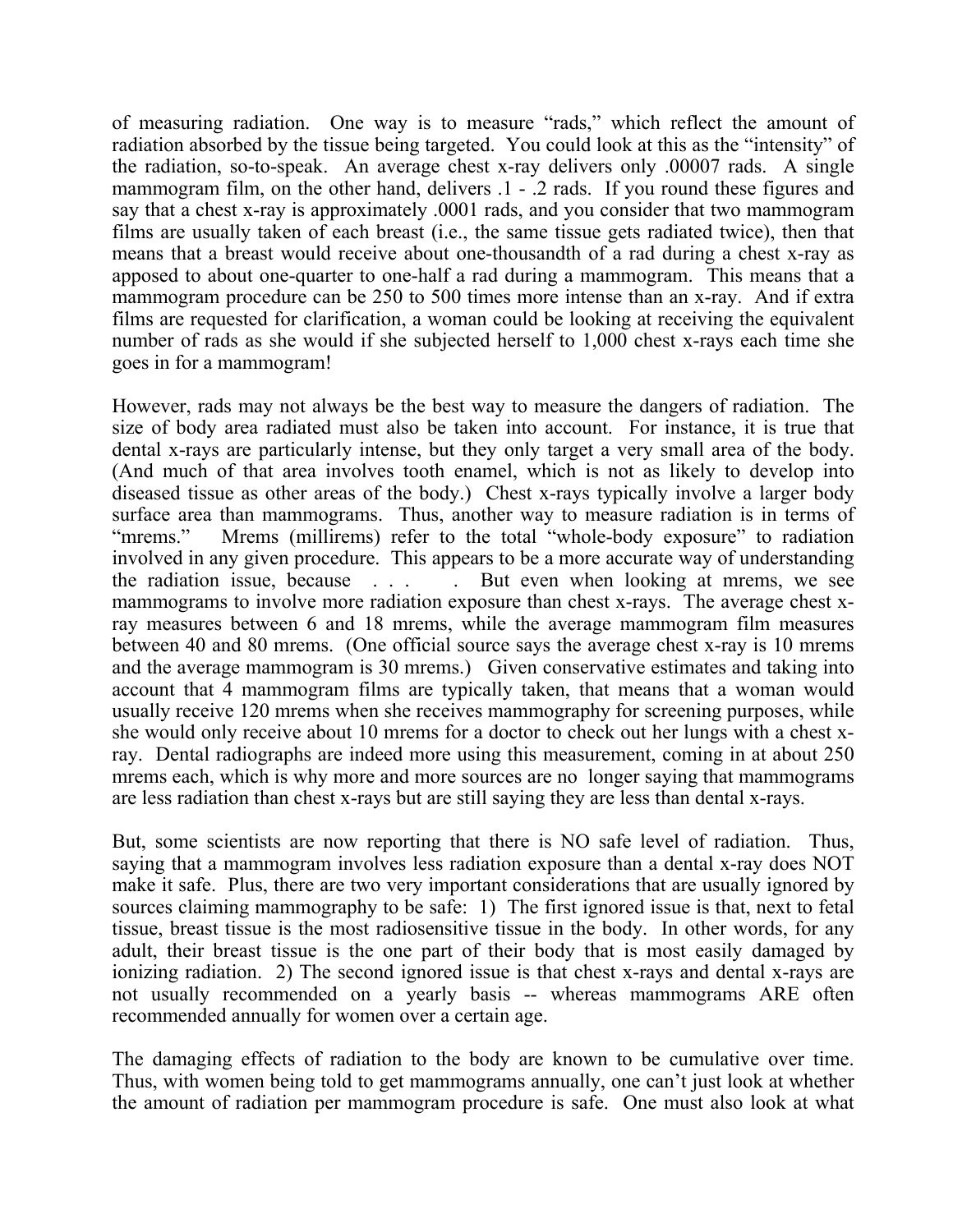kind of damage might be caused by a build-up of radiation to the breast tissue over a 10 or 20-year period. Many researchers believe that the radiation exposure from mammograms can actually CAUSE breast cancer, just as frequent chest x-rays or frequent dental x-rays may cause cancer of various types. This thesis is hard to prove in studies, but it reflects common sense and what we have known about radiation since the early 1900s. One cancer specialist, Charles B. Simone, M.D., who trained in radiation oncology and worked as an investigator for the National Cancer Institute, stated that "By some estimates one in 10,000 women screened get breast cancer as a result of mammography." And this is simply an estimate of the *average* risk. For those women who have continue to receive mammograms over many years, the risk of causing breast cancer in themselves is bound to be higher.

# **2) THE COMPRESSION REASON**

Another raging debate is over *how* mammograms are administered. In order to get a clear picture of inner breast tissue, a technician must position the patient's breast in a vise-like device, then *squeeze* the breast to an almost inhuman degree. Make no mistake, the physical compression is severe. The breast is first compressed in one direction, then for the second angle, it is compressed in another direction. The main concern over this is that some medical experts believe the compression force may rupture any existing cancer cells that are contained in a localized mass, and cause some malignant cells to be released into the woman's bloodstream, thereby promoting metastatic cancer. For any woman this might happen to, it would be a disaster. A localized tumor that grows over time to where a woman can detect it through self-examination, but stays contained, is much more easily cured than a mass caught earlier but caused to spread throughout the body due to compression.

This is the very reason why doctors are advised to examine breast lumps gently – they don't want to be rough with them for fear of causing any cancer cells to break off. Also, anecdotal stories indicate that some people appear to develop cancer at the site of severe pressure trauma. For instance, I spoke to one woman was in a car accident and suffered bruising to her breast from her shoulder strap seat belt. Later, she developed a breast tumor in the very area she had been bruised. Another woman I know had a bad fall where her jaw impacted the ground very hard. Later, she developed a mass of non-Hodgkin's lymphoma cancer right on that spot of her jaw. It would be wrong to assume that all impact injuries will cause cancer, but there is evidence that some may contribute to tumor growth or development. Though there are no definitive studies on this, common sense indicates reason to be wary of subjecting breast tissue to extreme physical compression.

## **3) THE INEFFECTIVENESS REASON**

Last but not least, mammograms are simply *not very good* at what they are supposed to do. They are supposed to be able to detect cancer. They are touted as the BEST early detection test available. One would think that a good early detection test might be at least 80%